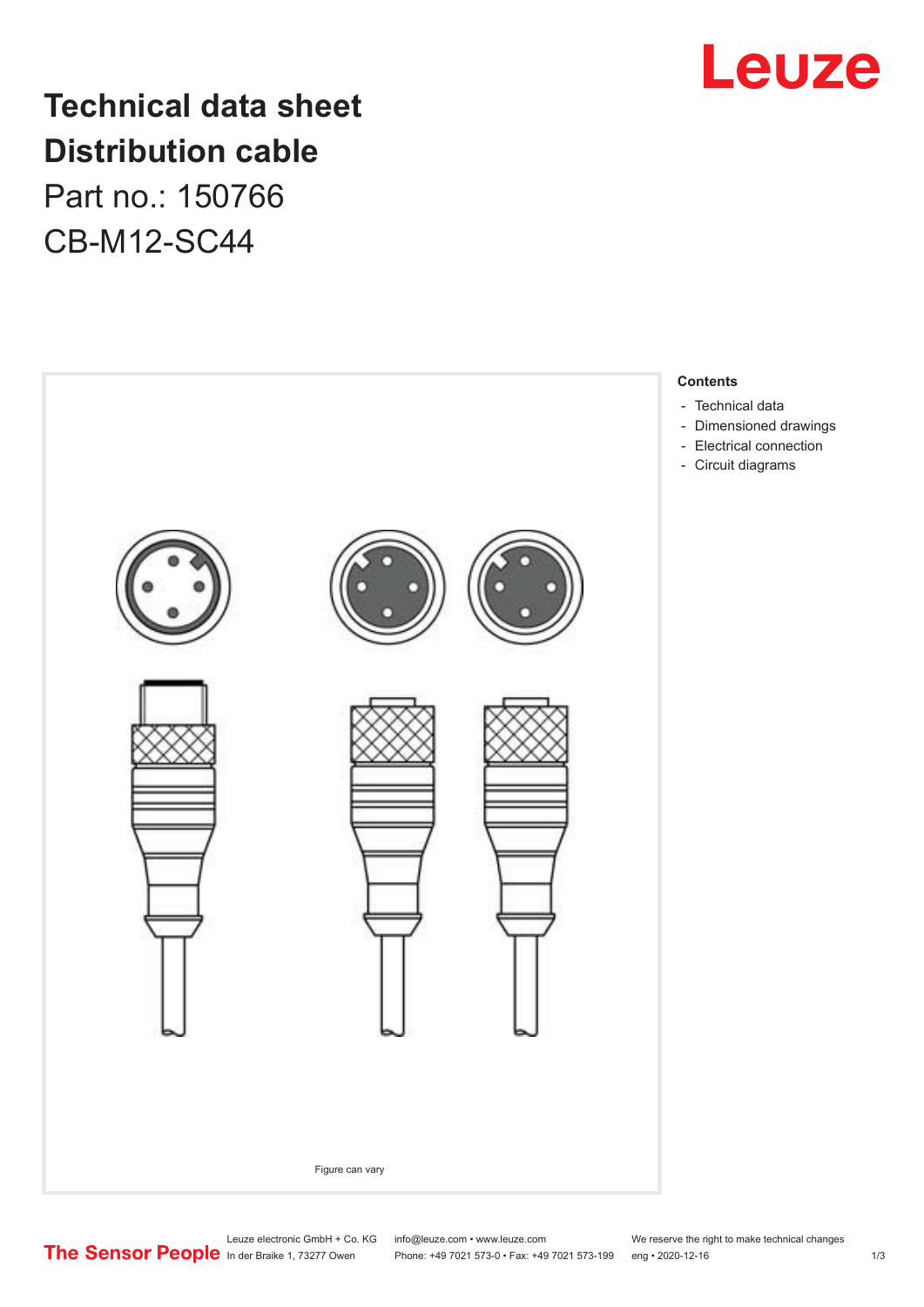**Type of connection** Connector **Thread size** M12 **Type** Male **No. of pins** 4 -pin **Encoding** A-coded **Version** Axial

## <span id="page-1-0"></span>**Technical data**

### **Basic data**

**Suitable for** 

**Connection**

**Connection 1**

|  | COMPACTplus-m multiple light beam<br>safety devices  |
|--|------------------------------------------------------|
|  | COMPACTplus-ml multiple light beam<br>safety devices |
|  | COPMACTplus-m safety light curtains                  |
|  |                                                      |

#### **Cable properties Number of conductors** 4 Piece(s) **Shielded** No. 2006 **Cable design Cable design Cable Distribution cable Cable length** 1,000 mm **Suitability for drag chains** No

Leuze

#### **Certifications**

#### **Classification**

| 85444290 |
|----------|
| 27279201 |
| 27440104 |
| 27060311 |
| 27440108 |
| 27060311 |
| EC001855 |
| EC001855 |
| EC001855 |
|          |

## **Connection 2**

| <b>Type of connection</b> | Connector |
|---------------------------|-----------|
| <b>Thread size</b>        | M12       |
| <b>Type</b>               | Female    |
| No. of pins               | 4-pin     |
| Encoding                  | A-coded   |
| Version                   | Axial     |

### **Connection 3**

| vviilvvuvil v             |                 |
|---------------------------|-----------------|
| <b>Type of connection</b> | Connector       |
| <b>Thread size</b>        | M <sub>12</sub> |
| <b>Type</b>               | Female          |
| No. of pins               | 4-pin           |
| Encoding                  | A-coded         |
| <b>Version</b>            | Axial           |

## **Dimensioned drawings**

All dimensions in millimeters